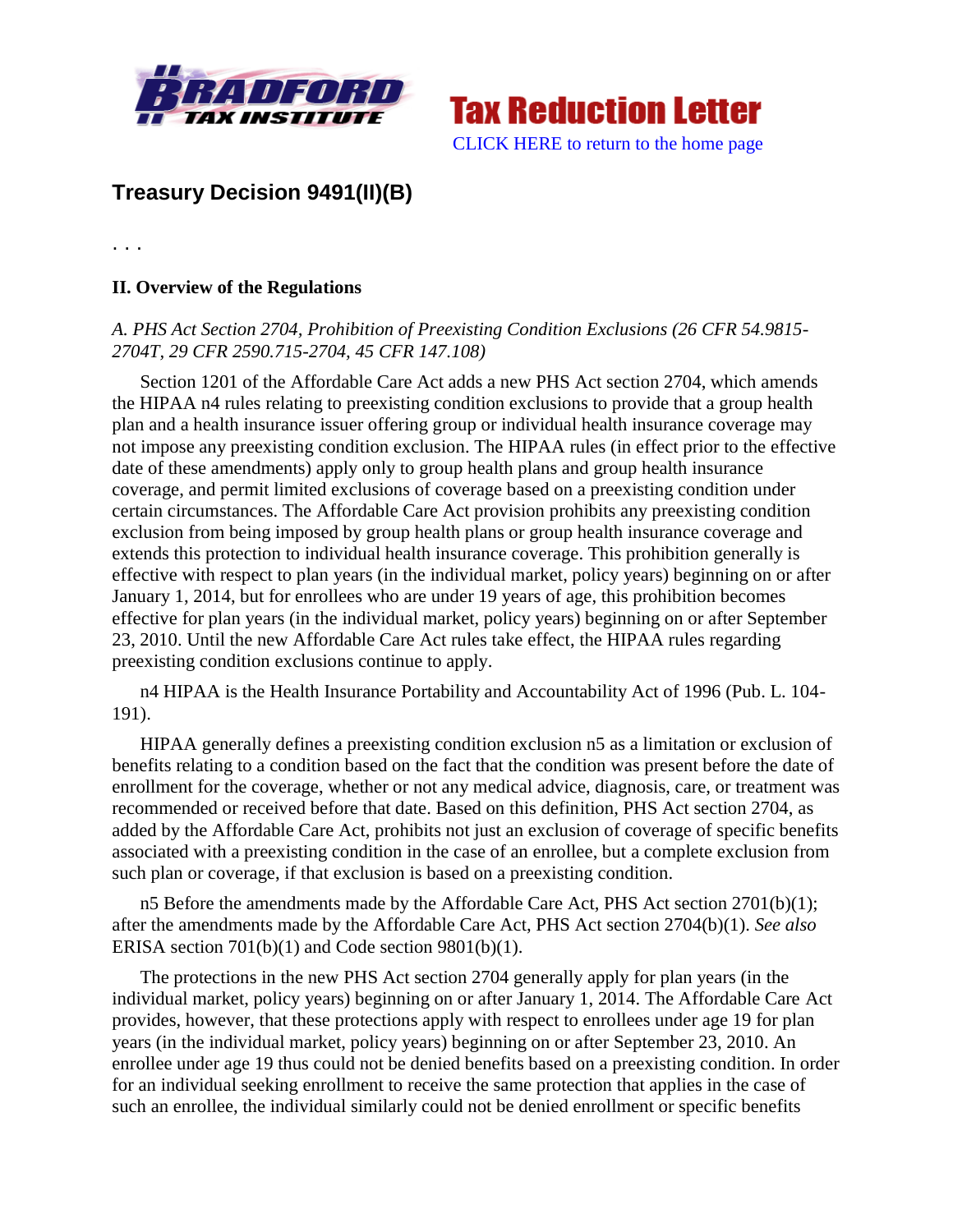based on a preexisting condition. Thus, for plan years (in the individual market, policy years) beginning on or after September 23, 2010, PHS Act section 2704 protects individuals under age 19 with a preexisting condition from being denied coverage under a plan or health insurance coverage (through denial of enrollment or denial of specific benefits) based on the preexisting condition.

These interim final regulations do not change the HIPAA rule that an exclusion of benefits for a condition under a plan or policy is not a preexisting condition exclusion if the exclusion applies regardless of when the condition arose relative to the effective date of coverage. This point is illustrated with examples in the HIPAA regulations on preexisting condition exclusions, which remain in effect. n6 (Other requirements of Federal or State law, however, may prohibit certain benefit exclusions.)

n6 *See* Examples 6, 7, and 8 in 26 CFR 54.9801-3(a)(1)(ii), 29 CFR 701-3(a)(1)(ii), 45 CFR  $146.111(a)(1)(ii)$ .

*Application to grandfathered health plans.* Under the statute and these interim final regulations, a grandfathered health plan that is a group health plan or group health insurance coverage must comply with the PHS Act section 2704 prohibition against preexisting condition exclusions; however, a grandfathered health plan that is individual health insurance coverage is not required to comply with PHS Act section 2704. See 26 CFR 54.9815-1251T, 29 CFR 2590.715-1251, and 45 CFR 147.140 regarding status as a grandfathered health plan.

## *B. PHS Act Section 2711, Lifetime and Annual Limits (26 CFR 54.9815-2711T, 29 CFR 2590.715-2711, 45 CFR 147.126)*

Section 2711 of the PHS Act, as added by the Affordable Care Act, and these interim final regulations generally prohibit group health plans and health insurance issuers offering group or individual health insurance coverage from imposing lifetime or annual limits on the dollar value of health benefits.

The restriction on annual limits applies differently to certain account-based plans, especially where other rules apply to limit the benefits available. For example, under section 9005 of the Affordable Care Act, salary reduction contributions for health flexible spending arrangements (health FSAs) are specifically limited to \$ 2,500 (indexed for inflation) per year, beginning with taxable years in 2013. These interim final regulations provide that the PHS Act section 2711 annual limit rules do not apply to health FSAs. The restrictions on annual limits also do not apply to Medical Savings Accounts (MSAs) under section 220 of the Code and Health Savings Accounts (HSAs) under section 223 of the Code. Both MSAs and HSAs generally are not treated as group health plans because the amounts available under the plans are available for both medical and non-medical expenses. n7 Moreover, annual contributions to MSAs and HSAs are subject to specific statutory provisions that require that the contributions be limited.

n7 Distributions from MSAs and HSAs that are not used for qualified medical expenses are included in income and subject to an additional tax, under sections  $220(f)(1)$ , (4) and  $223(f)(1)$ , (4) of the Code.

Health Reimbursement Arrangements (HRAs) are another type of account-based health plan and typically consist of a promise by an employer to reimburse medical expenses for the year up to a certain amount, with unused amounts available to reimburse medical expenses in future years. *See* Notice 2002-45, *2002-28 IRB 93; Rev. Rul. 2002-41, 2002-28 IRB 75.* When HRAs are integrated with other coverage as part of a group health plan and the other coverage alone would comply with the requirements of PHS Act section 2711, the fact that benefits under the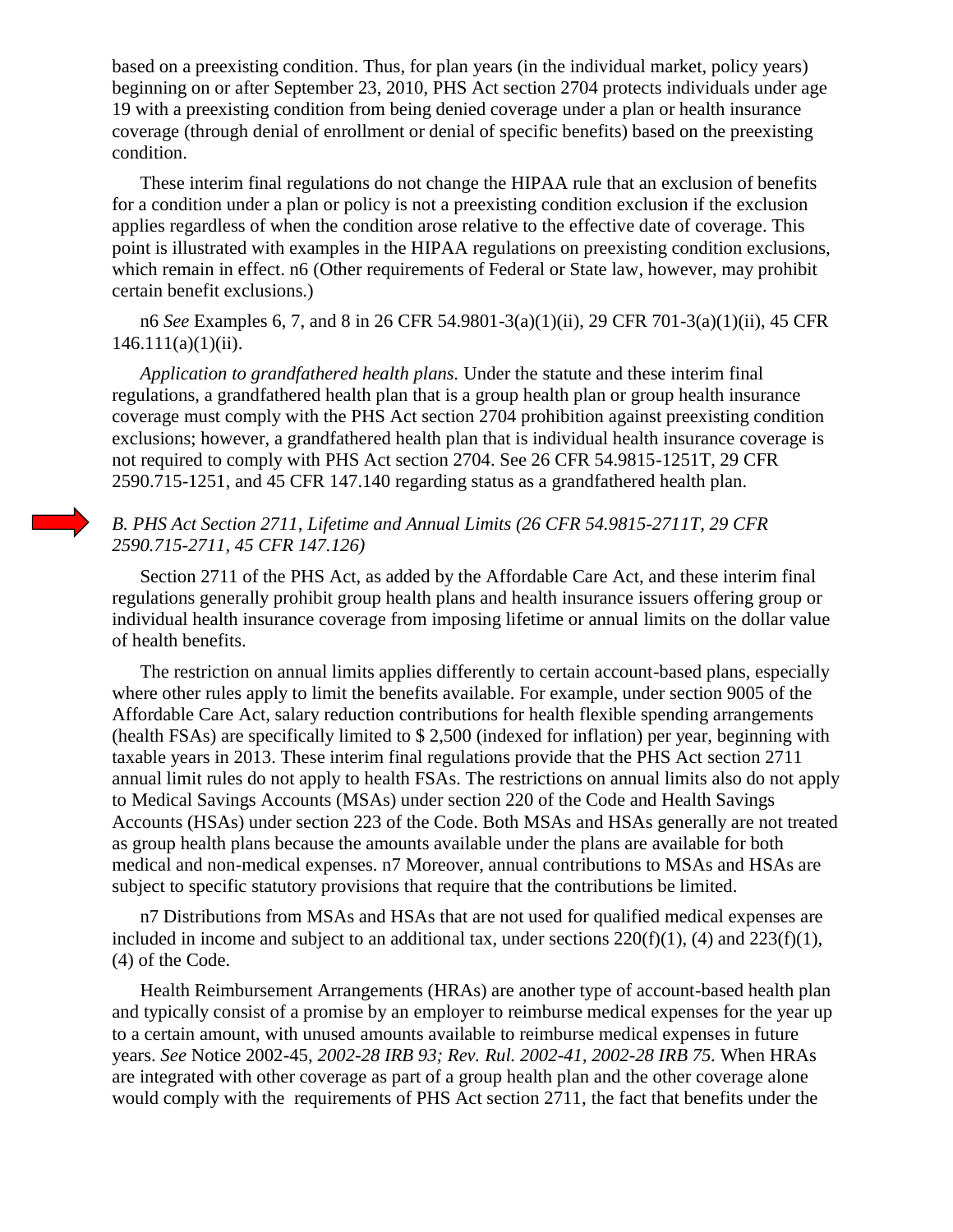HRA by itself are limited does not violate PHS Act section 2711 because the combined benefit satisfies the requirements. Also, in the case of a stand-alone HRA that is limited to retirees, the exemption from the requirements of ERISA and the Code relating to the Affordable Care Act for plans with fewer than two current employees means that the retiree-only HRA is generally not subject to the rules in PHS Act section 2711 relating to annual limits. The Departments request comments regarding the application of PHS Act section 2711 to stand-alone HRAs that are not retiree-only plans.

The statute prohibits annual limits on the dollar value of benefits generally, but allows "restricted annual limits" with respect to essential health benefits (as defined in section 1302(b) of the Affordable Care Act) for plan years (in the individual market, policy years) beginning before January 1, 2014. Grandfathered individual market policies are exempted from this provision. In addition, the statute provides that, with respect to benefits that are not essential health benefits, a plan or issuer may impose annual or lifetime per-individual dollar limits on specific covered benefits. These interim final regulations define "essential health benefits" by cross-reference to section 1302(b) of the Affordable Care Act n8 and applicable regulations. Regulations under section 1302(b) of the Affordable Care Act have not yet been issued.

n8 Section 1302(b) of the Affordable Care Act defines essential health benefits to "include at least the following general categories and the items and services covered within the categories: ambulatory patient services; emergency services; hospitalization; maternity and newborn care; mental health and substance use disorder services, including behavioral health treatment; prescription drugs; rehabilitative and habilitative services and devices; laboratory services; preventive and wellness services and chronic disease management; and pediatric services, including oral and vision care."

For plan years (in the individual market, policy years) beginning before the issuance of regulations defining "essential health benefits", for purposes of enforcement, the Departments will take into account good faith efforts to comply with a reasonable interpretation of the term "essential health benefits". For this purpose, a plan or issuer must apply the definition of essential health benefits consistently. For example, a plan could not both apply a lifetime limit to a particular benefit--thus taking the position that it was not an essential health benefit--and at the same time treat that particular benefit as an essential health benefit for purposes of applying the restricted annual limit.

These interim final regulations clarify that the prohibition under PHS Act section 2711 does not prevent a plan or issuer from excluding all benefits for a condition, but if any benefits are provided for a condition, then the requirements of the rule apply. Therefore, an exclusion of all benefits for a condition is not considered to be an annual or lifetime dollar limit.

The statute and these interim final regulations provide that for plan years (in the individual market, policy years) beginning before January 1, 2014, group health plans and health insurance issuers offering group or individual health insurance coverage may establish a restricted annual limit on the dollar value of essential health benefits. The statute provides that in defining the term restricted annual limit, the Departments should ensure that access to needed services is made available with a minimal impact on premiums. For a detailed discussion of the basis for determining restricted annual limits, see section IV.B.3 later in this preamble.

In order to mitigate the potential for premium increases for all plans and policies, while at the same time ensuring access to essential health benefits, these interim final regulations adopt a three-year phased approach for restricted annual limits. Under these interim final regulations, annual limits on the dollar value of benefits that are essential health benefits may not be less than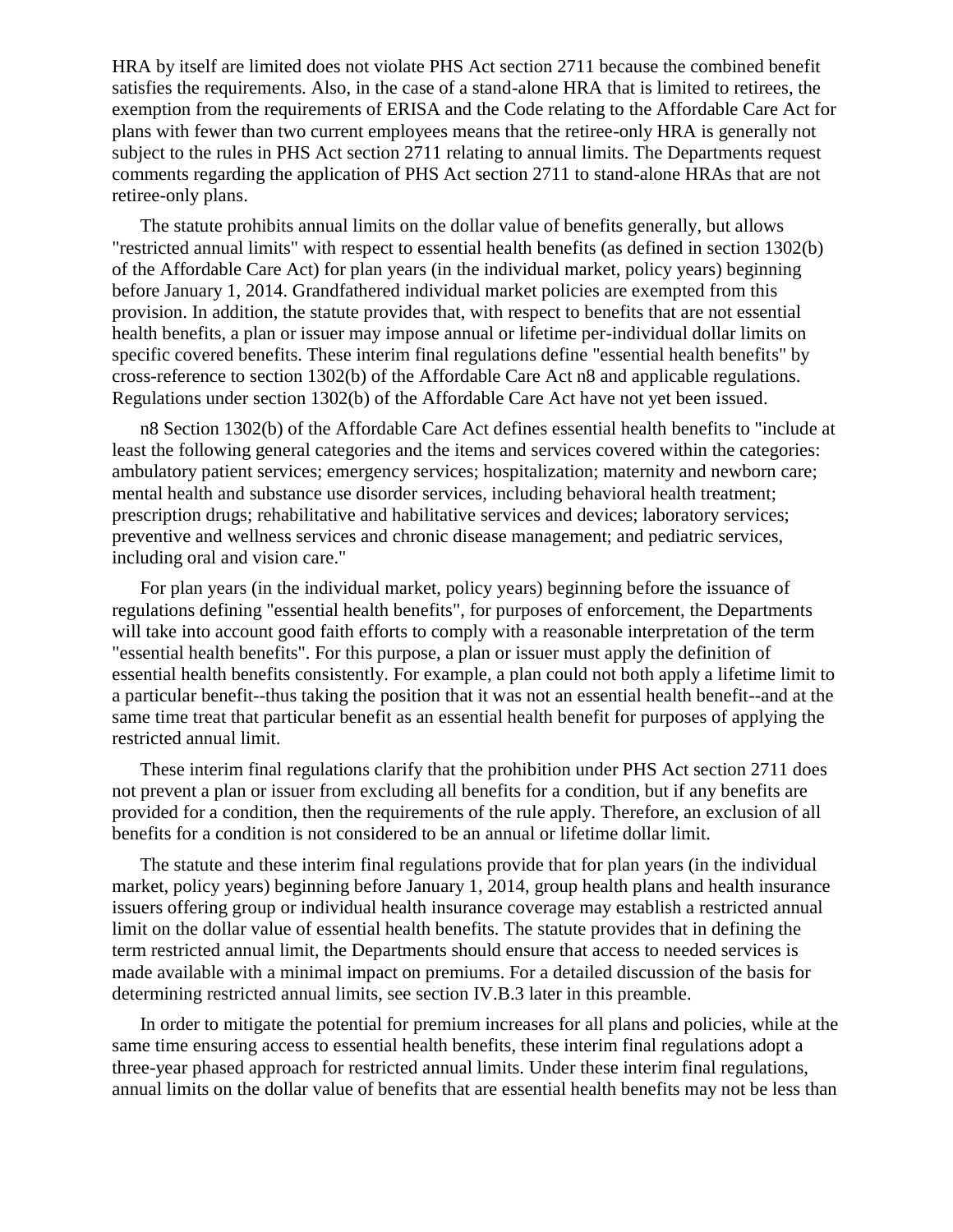the following amounts for plan years (in the individual market, policy years) beginning before January 1, 2014:

. For plan or policy years beginning on or after September 23, 2010 but before September 23, 2011, \$ 750,000;

. For plan or policy years beginning on or after September 23, 2011 but before September 23, 2012, \$ 1.25 million; and

. For plan or policy years beginning on or after September 23, 2012 but before January 1, 2014, \$ 2 million.

As these are minimums for plan years (in the individual market, policy years) beginning before 2014, plans or issuers may use higher annual limits or impose no limits. Plans and policies with plan or policy years that begin between September 23 and December 31 have more than one plan or policy year under which the \$ 2 million minimum annual limit is available; however, a plan or policy generally may not impose an annual limit for a plan year (in the individual market, policy year) beginning after December 31, 2013.

The minimum annual limits for plan or policy years beginning before 2014 apply on an individual-by-individual basis. Thus, any overall annual dollar limit on benefits applied to families may not operate to deny a covered individual the minimum annual benefits for the plan year (in the individual market, policy year). These interim final regulations clarify that, in applying annual limits for plan years (in the individual market, policy years) beginning before January 1, 2014, the plan or health insurance coverage may take into account only essential health benefits.

The restricted annual limits provided in these interim final regulations are designed to ensure, in the vast majority of cases, that individuals would have access to needed services with a minimal impact on premiums. So that individuals with certain coverage, including coverage under a limited benefit plan or so-called "mini-med" plans, would not be denied access to needed services or experience more than a minimal impact on premiums, these interim final regulations provide for the Secretary of Health and Human Services to establish a program under which the requirements relating to restricted annual limits may be waived if compliance with these interim final regulations would result in a significant decrease in access to benefits or a significant increase in premiums. Guidance from the Secretary of Health and Human Services regarding the scope and process for applying for a waiver is expected to be issued in the near future.

Under these interim final regulations, individuals who reached a lifetime limit under a plan or health insurance coverage prior to the applicability date of these interim final regulations and are otherwise still eligible under the plan or health insurance coverage must be provided with a notice that the lifetime limit no longer applies. If such individuals are no longer enrolled in the plan or health insurance coverage, these interim final regulations also provide an enrollment (in the individual market, reinstatement) opportunity for such individuals. In the individual market, this reinstatement opportunity does not apply to individuals who reached their lifetime limits on individual health insurance coverage if the contract is not renewed or otherwise is no longer in effect. It would apply, however, to a family member who reached the lifetime limit in a family policy in the individual market while other family members remain in the coverage. These notices and the enrollment opportunity must be provided beginning not later than the first day of the first plan year (in the individual market, policy year) beginning on or after September 23, 2010. Anyone eligible for an enrollment opportunity must be treated as a special enrollee. n9